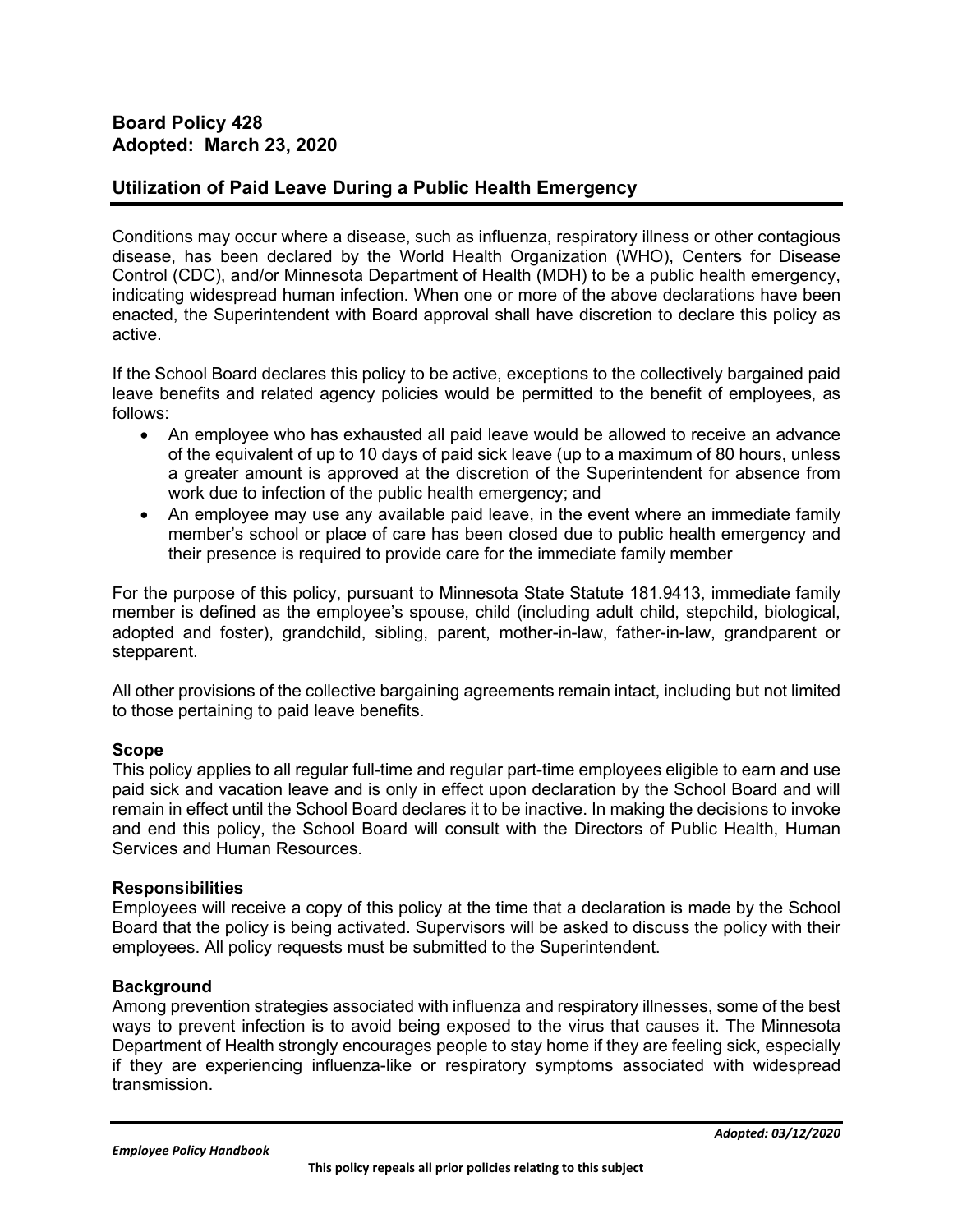Unique circumstances may exist during a declared public health emergency that collectively bargained agreements and policies do not provide adequate guidance. An example of this may be an immediate family member's school or care provider being closed due to a declared public health emergency.

#### **Procedures**

The equivalent of up to 10 days of paid sick leave will be advanced to employees who meet the criteria below. The actual number of sick leave hours advanced will be based on the employee's usual work schedule exclusive of overtime and may not exceed 80 hours, unless a higher level is approved by the Superintendent.

- The School Board has declared activation of this policy consistent with a public health emergency declaration by the World Health Organization, Centers for Disease Control and/or by the Minnesota Department of Health; and
- Employee has an immediate family member affected as a result when a school or place of care has been closed due to public health emergency and their presence is required to provide care for the family member; or
- Employee is experiencing symptoms consistent with the public health emergency, or is caring for an immediate family member experiencing these symptoms; and
- Employee is within the time period the School Board has declared this policy to be active; and
- Employee has exhausted all of his/her accumulated sick leave, vacation leave, personal leave and compensatory time; and
- Employee has not already received the maximum accrual advance allowed under this policy; and
- Employee has requested the advance of sick leave hours in writing using the attached form.

In the event the employee separates from the District before the advanced hours have been repaid, the District will deduct the value of the remaining hours (number of hours owed times the employee's hourly rate of pay at separation) from the employee's last paycheck. The employee will be required to sign an Authorization allowing the deduction from their final check prior to advancing any leave. By signing below the employee understands and is explicitly authorization deduction for this purpose from their final paycheck. If an employee does not sign the appropriate Authorization, the employee will not be allowed to participate in advancement of leave hours.

March 17, 2020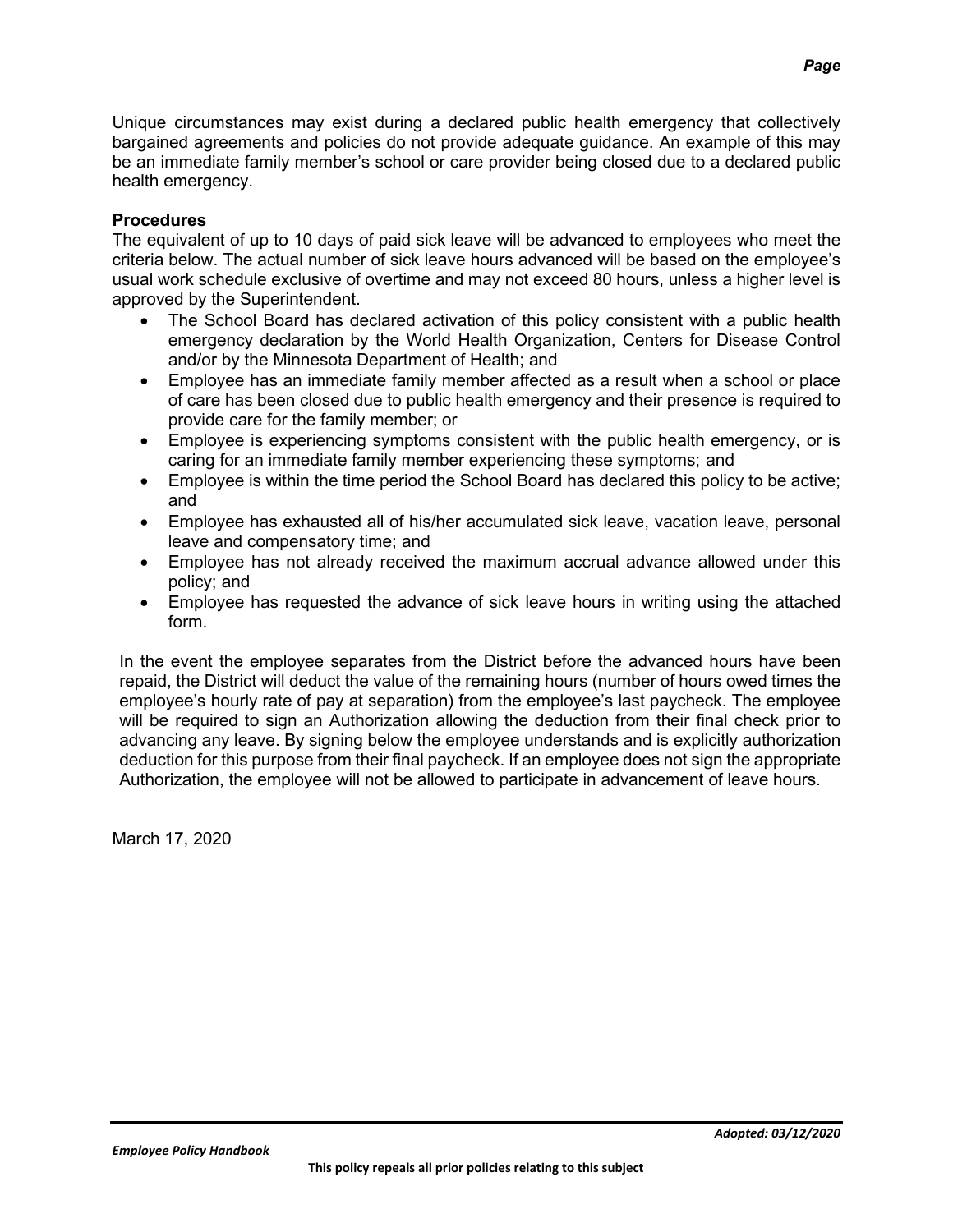# **Request for Sick Leave Advance during a Declared Public Health Emergency –**

| منصرها فا<br>N.<br>ame:<br>_____ | .<br>unit: |
|----------------------------------|------------|
|                                  |            |

Date of Request: \_\_\_\_\_\_\_\_\_\_\_\_\_\_\_\_\_\_\_\_\_\_\_ Regularly Scheduled Hours Per Week: \_\_\_\_\_\_\_\_\_\_\_\_\_\_

I am requesting an advance of sick leave hours because:

- I am experiencing symptoms consistent with the declared public health emergency, or am needed to care for an immediate family member experiencing these symptoms; *and,*
- I am within the period the **Personnel Committee has declared this policy to be active;** and
- I have exhausted all of my accumulated sick leave, vacation leave, personal leave and compensatory time; *and*
- I have not already received the maximum advance hours based on my regular work schedule.

 $\Box$  The number of sick leave hours I am requesting is a maximum of 40 hours per week

 $\Box$  The number of sick leave hours I am requesting is a maximum of 32-39 hours per week, based on my regularly scheduled hours per week

 $\vert \ \vert$  The number of sick leave hours I am requesting is less than a maximum of 31 hours per week, based on my regularly scheduled hours per week

I am requesting to use advance sick leave for the following days: *(maximum 10 days)*

| Date: | Hours: | Date: | Hours: |
|-------|--------|-------|--------|
|       |        |       |        |
|       |        |       |        |
|       |        |       |        |
|       |        |       |        |
|       |        |       |        |
|       |        |       |        |

I agree that the actual number of hours within the maximum specified above will be limited to the actual number of hours needed for this purpose and that they may not be accumulated or used for any other purpose.

I agree that if sick leave hours are advanced to me, the equivalent number of hours I used will be deducted from future accruals and that I will not have new accrued hours added to my sick leave balance until the advanced hours have been fully paid back.

I agree that if I separate from \_\_\_\_\_\_\_\_\_\_\_ employment before the advanced hours are fully paid back, the agency will deduct the value of those hours (number of hours owed times my hourly rate of pay at separation) from my last pay check.

| Employee's Signature:                  | Date:                                 |  |  |
|----------------------------------------|---------------------------------------|--|--|
|                                        |                                       |  |  |
| <b>APPROVAL:</b>                       |                                       |  |  |
| <b>Executive Director or Designee:</b> | $\Box$ Approved $\Box$ Denied-Reason: |  |  |